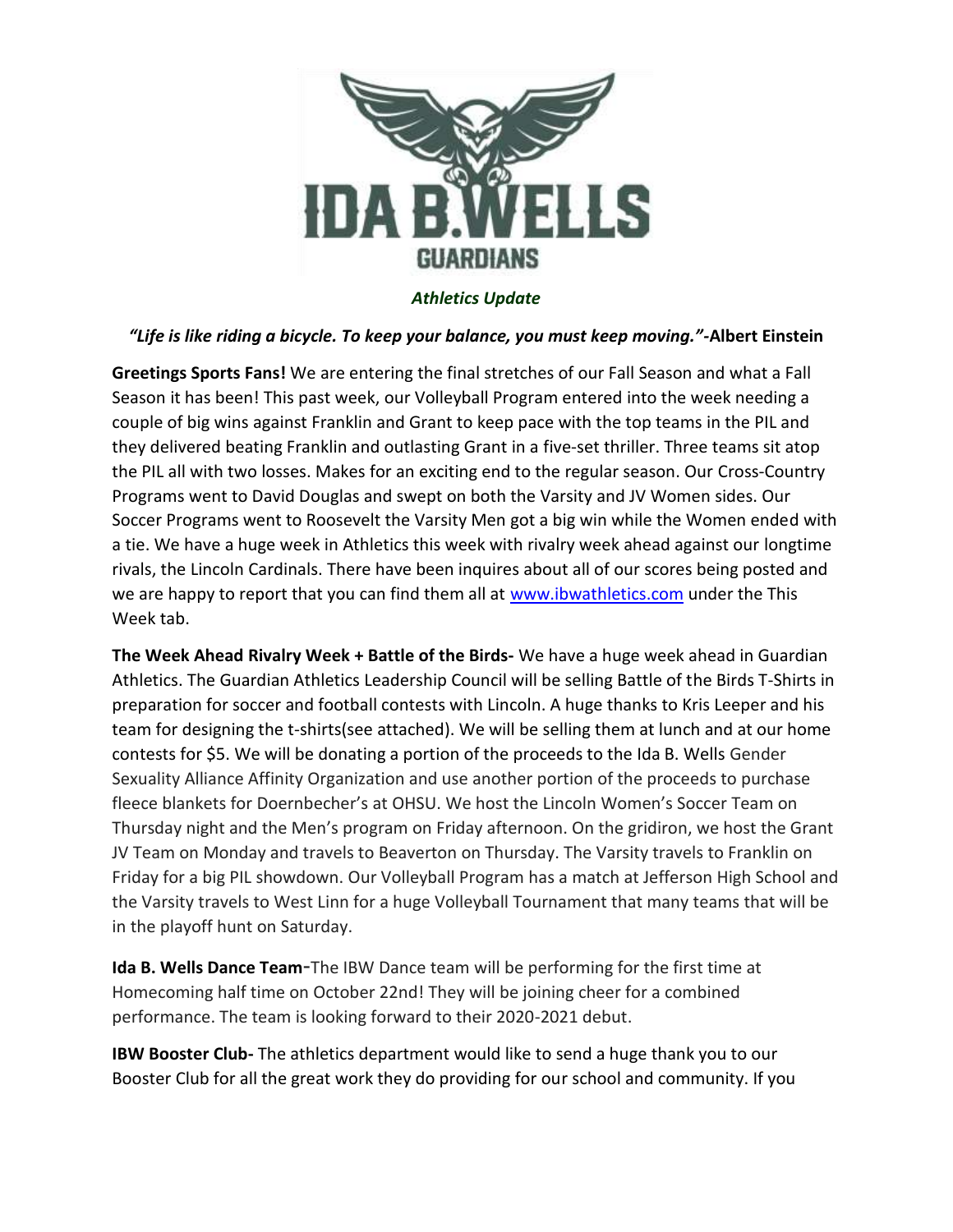would like to volunteer or become a member, please visit their website <https://www.ibwboosterclub.org/>

**Ida B. Wells Athletic Sponsorship-** If you are interested or know of anyone who is interested in becoming an Ida B. Wells Athletics Sponsor, please email me at **mnolan@pps.net** for more information. We like to promote all things local in our community. If you would like to make a donation to help support Ida B. Wells Athletics, please visit the following site<https://pps.schoolpay.com/pay/for/Athletic-Support/Sdbkbbq>

**Cross Country Update-** The Guardian XC varsity team continues to improve. The women are ranked amongst the best in the northwest. Charlotte Richman just broke her own school record this weekend while finishing 4th overall in one of the most competitive meets on the west coast. Her time of 17:20 betters her last season record of 17:30. The boy's varsity team continues to impress by outperforming their expectations. They are currently a top 10 ranked team in the state.

The JV teams were challenged this last week. In an attempt to build confidence, we held our top varsity athletes out of the most recent league meet. We challenged our athletes to compete for the wins in their absence. And compete they did. With our awesome JV athletes, we won both varsity races and with our additional JV runners we also won both JV races. There were 68 personal records run and many personal battles won. It was a great day to be a Guardian.

## **Guardians of the Week-**



**Teia Gipp Fr. Cross Country**-Teia Gipp has really come a long way this season. She has committed herself to her team and her individual improvement. In return, her times have improved and her strength as a runner and a leader have hardened. She ran her first varsity race on Wednesday and came away 12th overall with a new personal record of 22:30 down from a debut of 25:20 in her first 5k. She is a rockstar!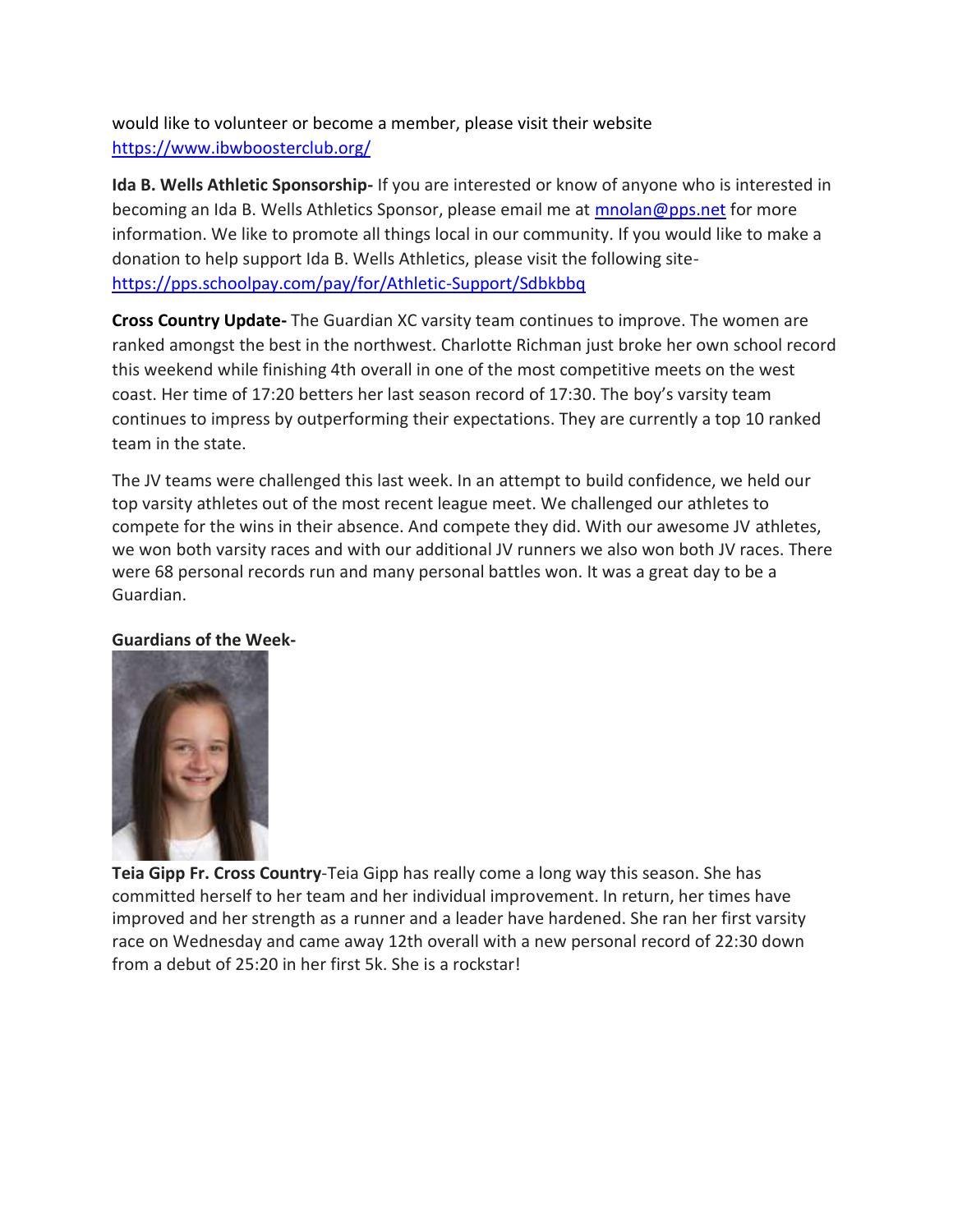

**Dublin Gingerich Sr. Cross Country**- Dublin Gingerich has been an amazing addition to the Ida B. Wells XC family. He is all in for his teammates. He has shown a tremendous amount of leadership as we have hit our mid-season stride. The team relies on his guidance and confidence. In his latest race, his best so far, he passed 24 other runners in the last mile to move his team up two places over all. We are blessed to have his leadership.

**Coaches Corner-** We like to highlight coaches in our program and this week we are highlighting our Head Cross Country Coach, Thor Esbensen.



# 1. Where are you from? Where did you grow up?

I'm from Boulder Colorado and went to high school and college in Nebraska. I ran cross country and track in both high school and college. I ran at D3 Nebraska Wesleyan University.

# 2. Tell us a little about your family? Do you have any cool traditions?

My father is Danish and we are proud of our heritage. My parents have attended almost every race I've run and are still attending our races now as Guardian fans. My father also ran in college for D3 Tufts University.

## 3. How long have you been coaching and where have your stops been?

I have been coaching at Ida B Wells since 2003 and it was my first introduction to coaching and continues to be where my heart is.

4. What do you enjoy the most about coaching? I most enjoy watching athletes grow as people. I get the greatest joy watching athletes become leaders. Leaders in the competitions, at practice, in the classroom and in the community. It fills my heart to see young timid members of our team become confident strong leaders.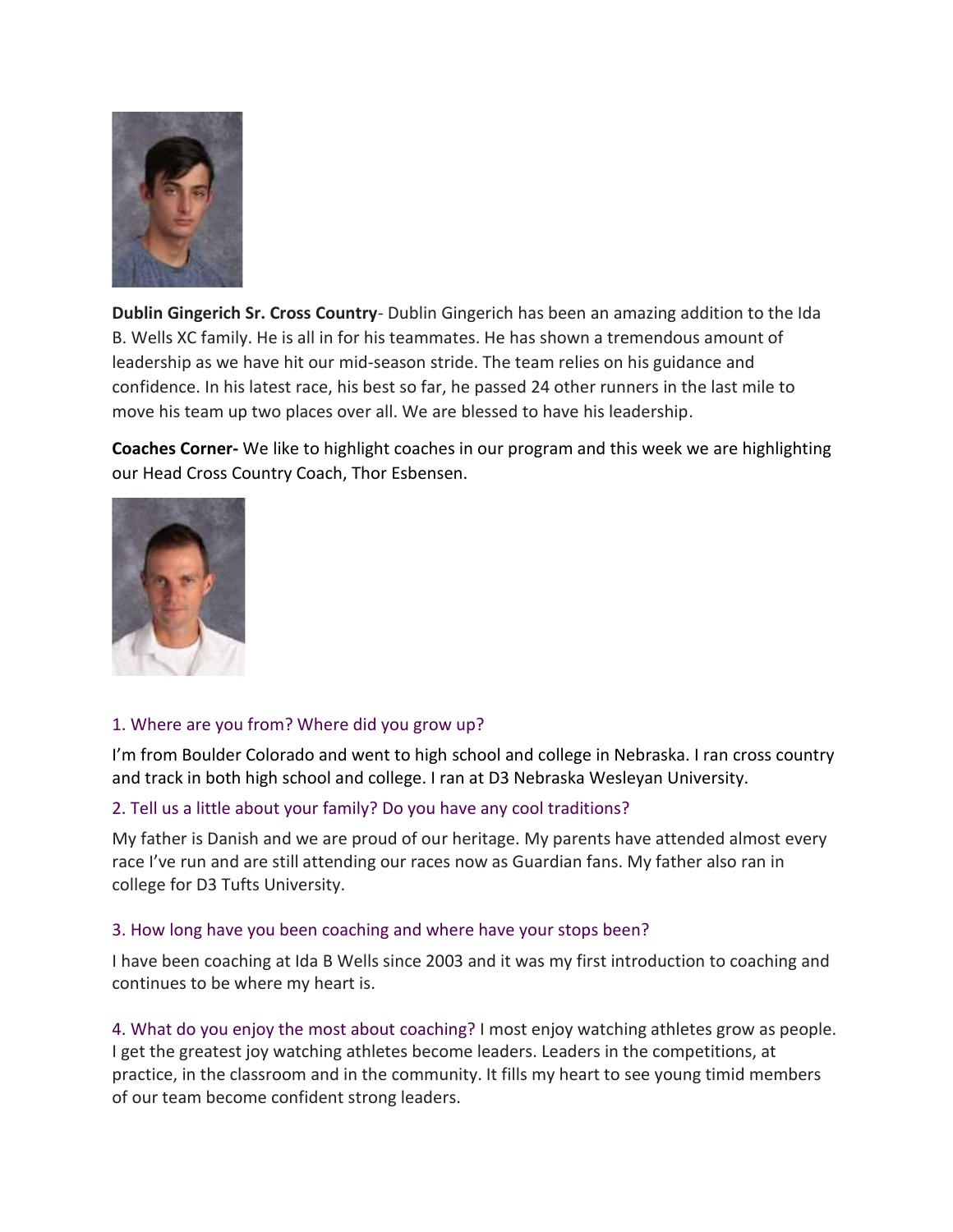## 5. Do you have any game day superstitions or rituals?

On competition days, I wake up early and get my requisite 4 mile run in around 6am.

# 6. What lessons can you draw from running cross country?

We have a belief that cross country is life. There is a beauty we find in cross country where the individual is accountable solely for themselves but that our team is directly tethered to the success of each individual. There are no excuses. You did or you didn't and in turn we did or we didn't.

There is something special about being at the finish line of a cross country meet. Every single kid is pooping their heart out and striving for each step. It's awesome! Every athlete giving their all. That's life!

## 7. Any one particular moment in your coaching or playing career that stands out?

I think the team invention of the "Wolfpack" stands out. Watching 80 young men recite poetry together before throwing themselves into a running competition is pretty cool.

## **Sunday Tib-Bits-**

"Ambition is when you close the gap between your circumstances and your expectations. Entitlement is when you expect others to close the gap between your circumstances and your expectations."

— **James Clear,** *Atomic Habits*

## **I. Leave Your Mark**

**Meaning** is about making a difference, not having an audience.

It's better to be **valued by a few** than to be **known by many**.

**Your contribution** is not the scope of your reach. It's the depth of your impact.

Your legacy is not how many footprints you leave. It's how long they last.

*Source: Adam Grant, Organizational Psychologist*

## **II. Giving Yourself Grace Through Self-Care**

## **1 Hour Mood Booster**

*Start Here — Try this routine to ground yourself and lift your spirits:*

• **3 minutes** — Put your devices on Do Not Disturb.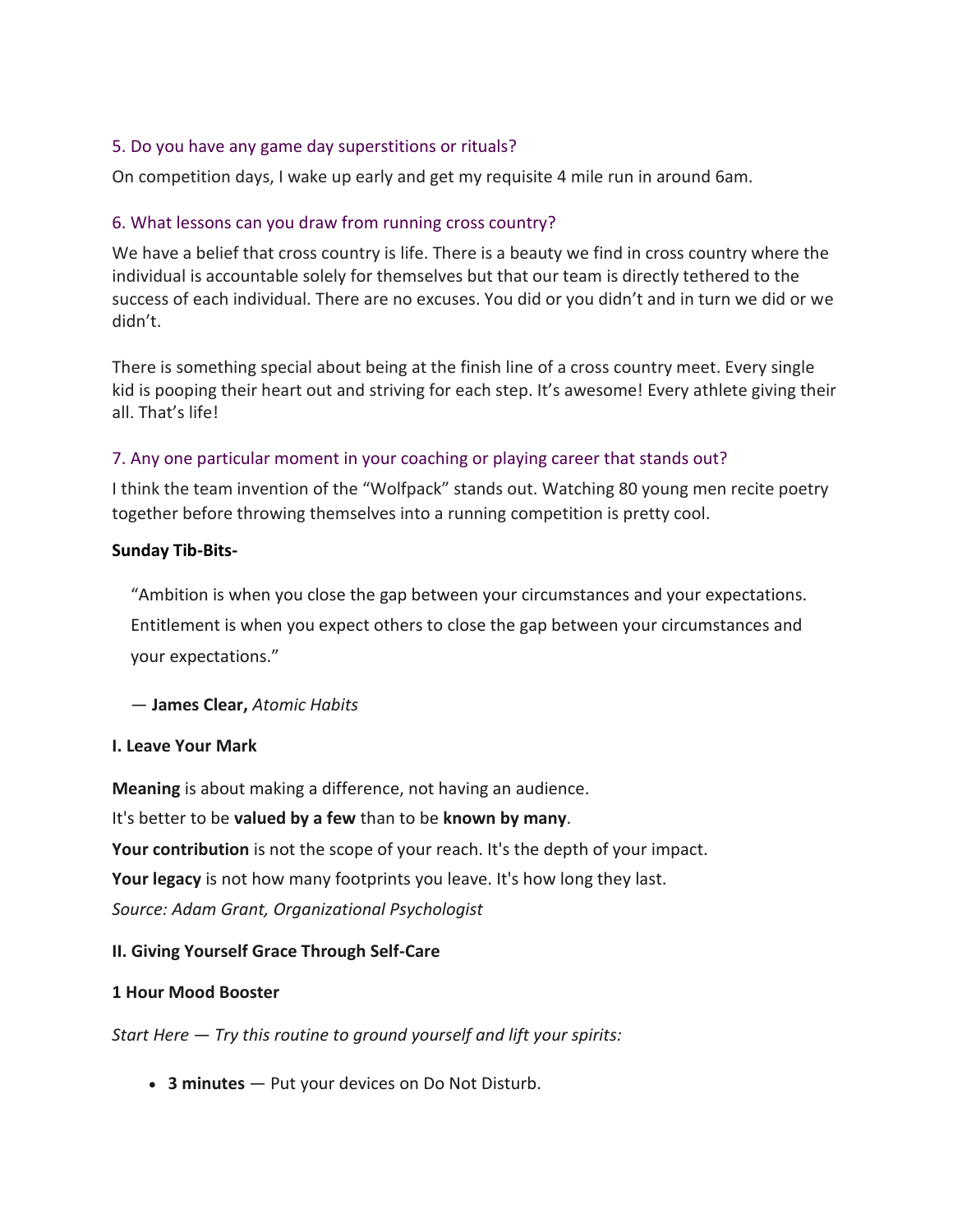- **12 minutes** Play your favorite tunes.
- **10 minutes** Move your body
- **5 minutes** Write down what you're grateful for
- **10 minutes** Meditate
- **15 minutes** Spend time outside
- **5 minutes** Do a good deed

## **III. Gentle Reminders To Hear Today**

- Be intentional with your habits, energy and time.
- Give yourself credit for the ways you've already grown this year.
- Every season has a purpose. See it as preparation rather than punishment.
- Taking care of your mind is just as important as taking care of the rest of your body.
- You don't have to keep stressing over things that don't exist and haven't happened. Worry less, try your best.

## *Source: We The Urban*

## **IV. Question**

What have you learned about not forcing things, trusting the process, and letting go?

## **V. This Week I Will**

- 1. Eat with gratitude.
- 2. Listen with curiosity.
- 3. Keep promises to myself.
- 4. Take a social media break.
- 5. Wind down with a bedtime routine.

## **The Last Words…**

"When was the last time you paused for a second and gave yourself the credit you deserve for how far you've come, how much you've grown, the person you've become, the transformation you've experienced and the tough lessons you've learnt? Honestly, you should be so proud of you."

## **— Steven Bartlett,** *Founder of Social Chain*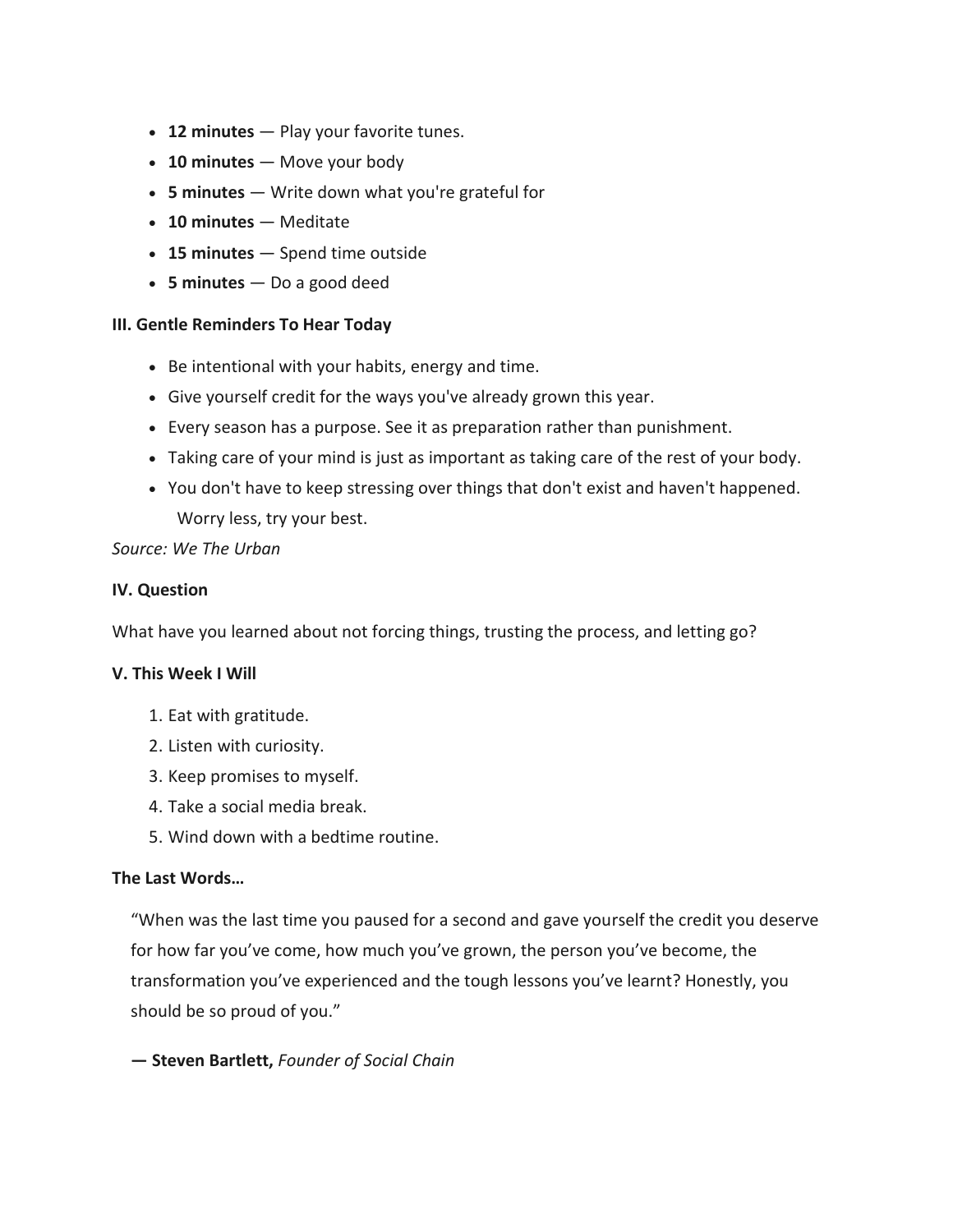#### **Ida B. Wells Athletics: October 11 - October 16**

*\*Schedules are subject to change, please check our website [www.ibwathletics.com/THIS WEEK](https://www.ibwathletics.com/page/show/3803298-this-week) for most current schedules*

#### *Monday, October 11*

**Football JV2 vs. Grant, IBW Stadium, 4:00pm Early Release 2:30pm Soccer - Men JV2 vs. Lincoln, Buckman Field, 4:15pm Early Release 2:30pm, Bus Departs 2:45pm Soccer - Women JV2 vs. Franklin, Delta Park 4, 4:15pm Early Release 2:30pm, Bus Departs 2:45pm**

#### *Tuesday, October 12*

**Soccer - Men JV @ McDaniel, Glenhaven Park, 4:15pm Early Release 2:30pm, Bus Departs 2:45pm Varsity @ McDaniel, 7:00pm Soccer - Women JV vs. McDaniel, Rieke Field, 4:15pm Early Release 3:15pm Varsity vs. McDaniel, IBW Field, 7:00pm**

#### **Volleyball**

**JV2 vs. Lincoln @ Jefferson, 4:30pm JV @ Jefferson, 4:30pm Early Release 3:15pm, Bus Departs 3:30pm Varsity @ Jefferson, 6:30pm**

#### *Wednesday, October 13*

**Soccer - Men JV2 @ Glencoe, Lincoln Street Elementary, 4:30pm Bus Departs 2:30pm Soccer - Women JV2 vs. Lincoln, Delta 3, 4:15pm Bus Departs 2:45pm**

#### *Thursday, October 14*

**Football JV2 @ Beaverton Early Release , Bus Departs TBD Soccer - Women**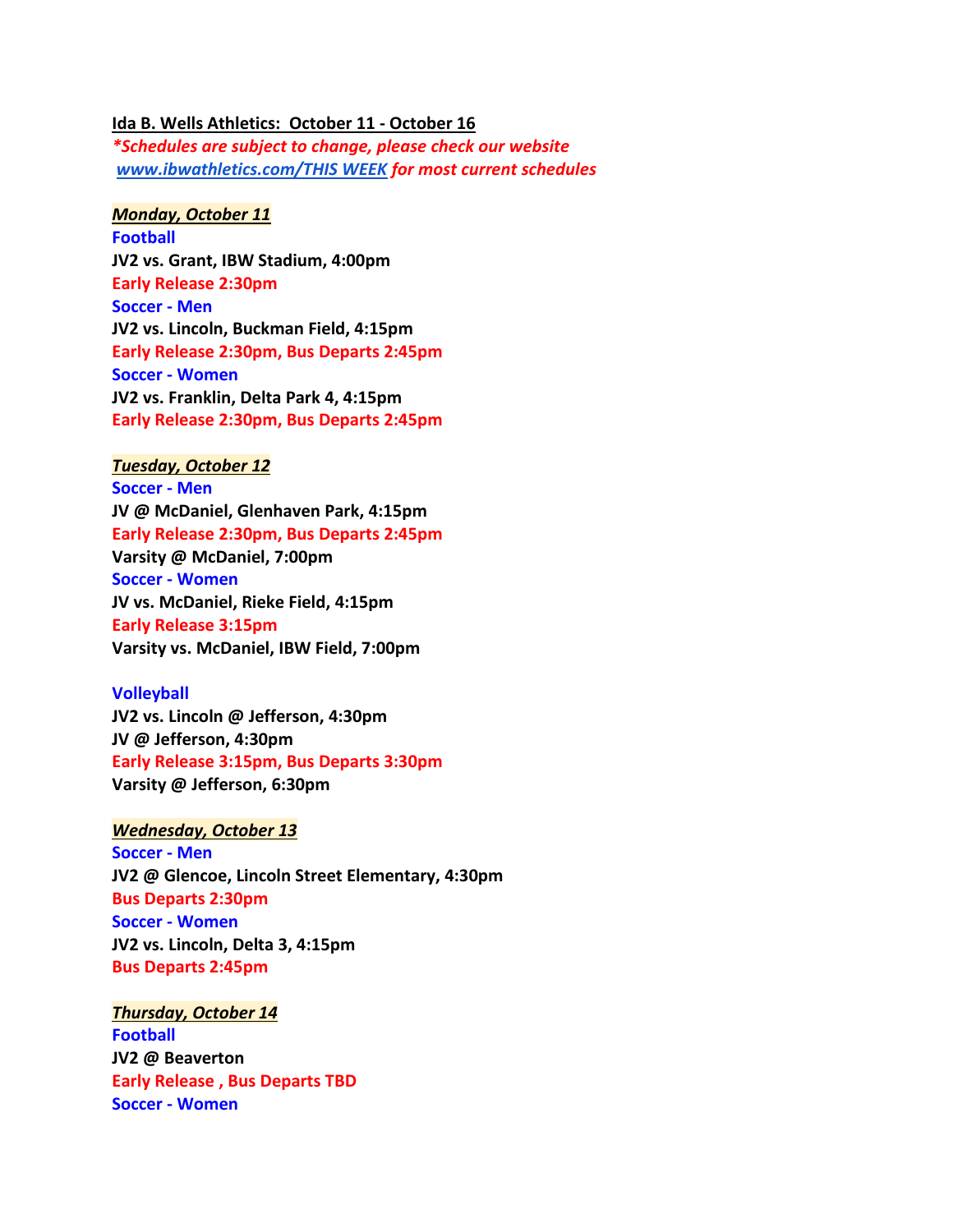**Varsity vs. Lincoln, IBW Stadium, 7:00pm**

*Friday, October 15* **Football Varsity @ Franklin, 7:00pm Buses Depart 4:30pm Soccer - Men Varsity vs. Lincoln, IBW Stadium, 4:15pm JV vs. Lincoln, Rieke Field, 4:15pm Early Release 3:15pm Soccer - Women JV vs. Lincoln, Delta Field 4, 4:15pm Early Release 2:15pm , Bus Departs 2:30pm**

*Saturday, October 16* **Volleyball Varsity @ West Linn Tournament TBD**

*The Ida B. Wells Athletic Department is committed to supporting our student-athletes to thrive in the classroom, promoting character, fostering healthy competition, and building bridges in our community.*

**The Ida B. Wells Athletic Department would like to thank the following sponsors for all of their support-**